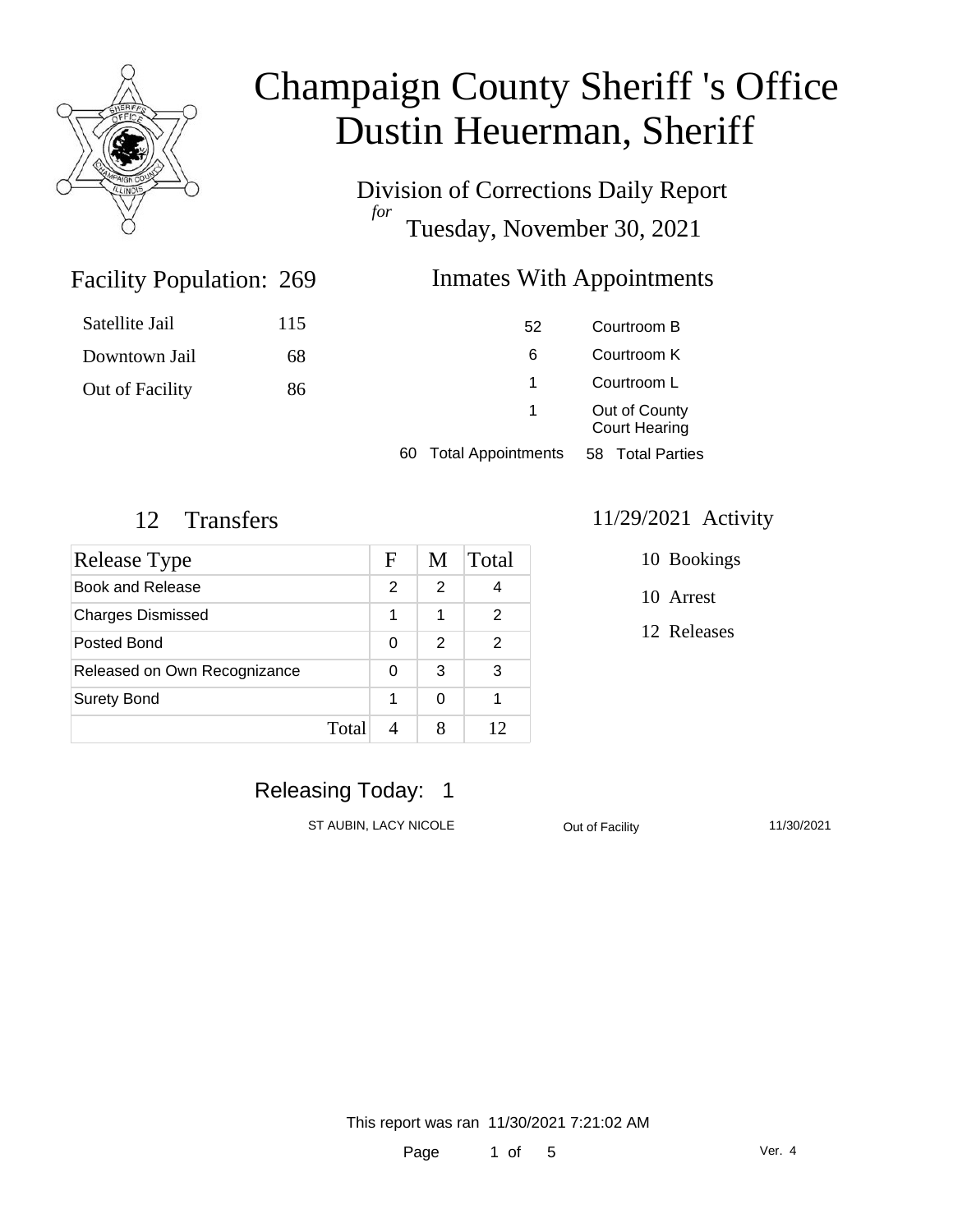

Division of Corrections Daily Report *for* Tuesday, November 30, 2021

#### Custody Status Count

- Electronic Home Dentention 15
	- Felony Arraignment 7
		- Felony Other 6
	- Felony Pre-Sentence 7
		- Felony Pre-Trial 200
	- Felony Pre-Trial DUI 3
	- Felony Sentenced CCSO 3
	- Felony Sentenced IDOC 10
		- Hold Other 1
		- Hold Sentenced CCCC 1
		- Hold Sentenced IDOC 1
	- Misdemeanor Arraignment 3
		- Misdemeanor Other 1
		- Misdemeanor Pre-Trial 2
			- Petition to Revoke 4
			- Remanded to DHS 3
			- Traffic Arraignment 1
				- Traffic Pre-Trial 1
					- Total 269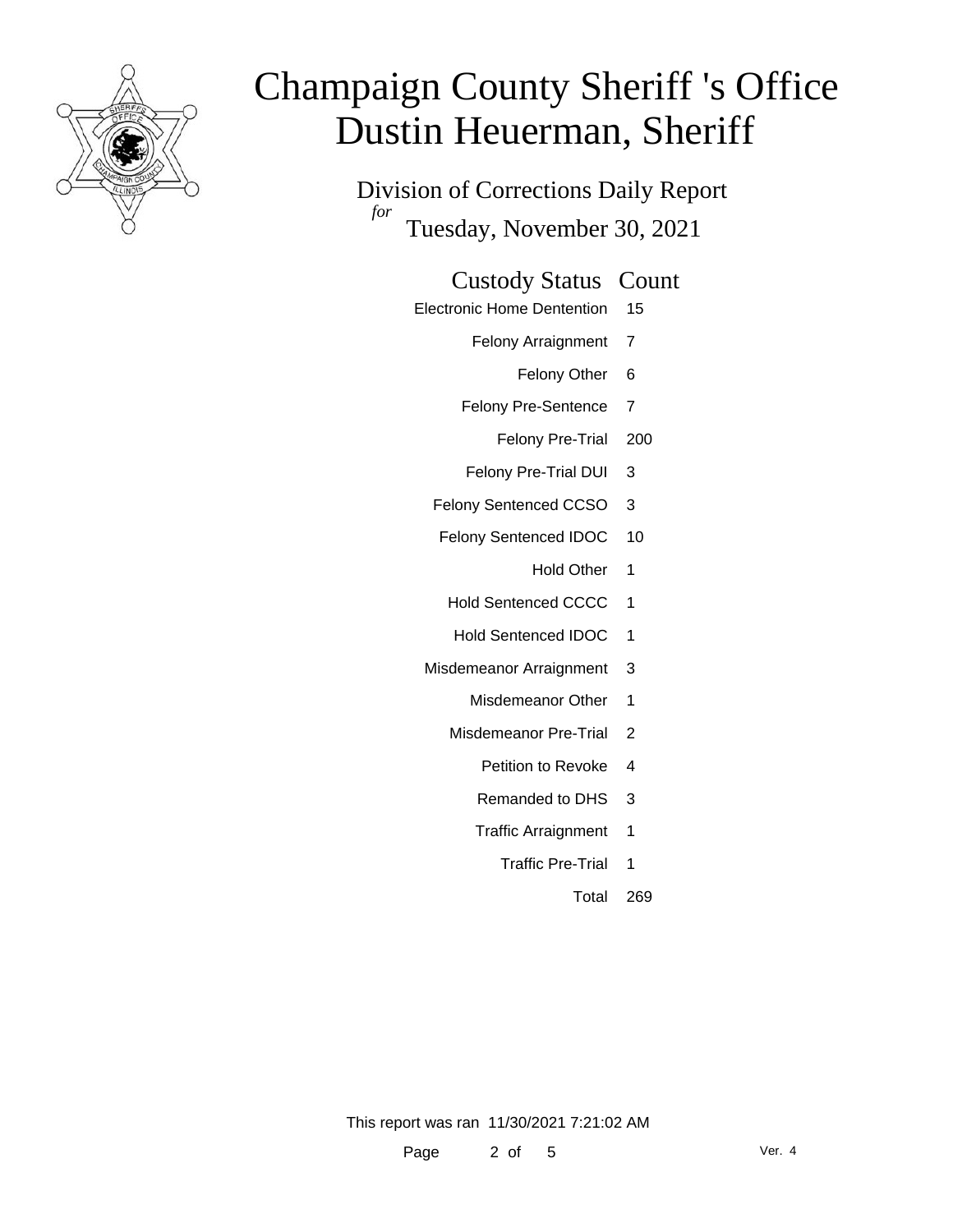

Division of Corrections Daily Report *for* Tuesday, November 30, 2021

### Inmates With Appointments

| Jailing Party Name                    | Location    | Number of Records / Node |
|---------------------------------------|-------------|--------------------------|
| ACKERMAN, CODY JAMES                  | Courtroom B | 1 / Downtown Jail        |
| ADAMS, WENDY DELOISE                  | Courtroom B | 1 / Satellite Jail       |
| BEAUREGARD, MAURICE RONALD,<br>Junior | Courtroom B | 1 / Satellite Jail       |
| BENNETT, JOHN MICHAEL                 | Courtroom B | 1 / Out of Facility      |
| <b>BRIDGWATER, BETH A</b>             | Courtroom K | 1 / Satellite Jail       |
| <b>BRIGGS, PATRICK MONTAY</b>         | Courtroom B | 1 / Out of Facility      |
| <b>BROWN, CORRION DEVONTAE</b>        | Courtroom B | 1 / Out of Facility      |
| <b>BROWN, DANTE MAURICE</b>           | Courtroom B | 1 / Satellite Jail       |
| <b>BROWN, MARKEL RIKKI</b>            | Courtroom B | 1 / Out of Facility      |
| <b>BROWN, ROCKEITH JAVONTE</b>        | Courtroom B | 1 / Out of Facility      |
| <b>BROWN, SIDREA RENEIA</b>           | Courtroom B | 1 / Satellite Jail       |
| CAMPBELL, AARON JACOB                 | Courtroom B | 1 / Satellite Jail       |
| CRAIG, ANTOINE DARRELL                | Courtroom B | 2 / Out of Facility      |
| <b>CROSS, PATRICK DONTRELLE</b>       | Courtroom B | 1 / Out of Facility      |
| CROSSLAND, KEVIN SHAWN                | Courtroom L | 1 / Downtown Jail        |
| DAVIS, DAMIEN DOMINIQUE               | Courtroom K | 1 / Downtown Jail        |
| DAVIS, TAMIKA                         | Courtroom B | 1 / Satellite Jail       |
| DAVIS, TAVEON CORNELIUS               | Courtroom B | 1 / Downtown Jail        |
| DIAL, CLAYTON COLE                    | Courtroom B | 2 / Satellite Jail       |
| DOMINGO-CASTANEDA, FRANCISCO          | Courtroom B | 1 / Downtown Jail        |
| DORRIS, LORENZO                       | Courtroom B | 1 / Satellite Jail       |
| FINLEY, KEVIN DANTE                   | Courtroom B | 1 / Downtown Jail        |
| FRANDLE, MARK RYAN                    | Courtroom B | 1 / Satellite Jail       |
| FREEMAN, ANGEL JANILA KAY             | Courtroom B | 1 / Satellite Jail       |
| FULTZ, GREGORY ALLEN                  | Courtroom K | 1 / Satellite Jail       |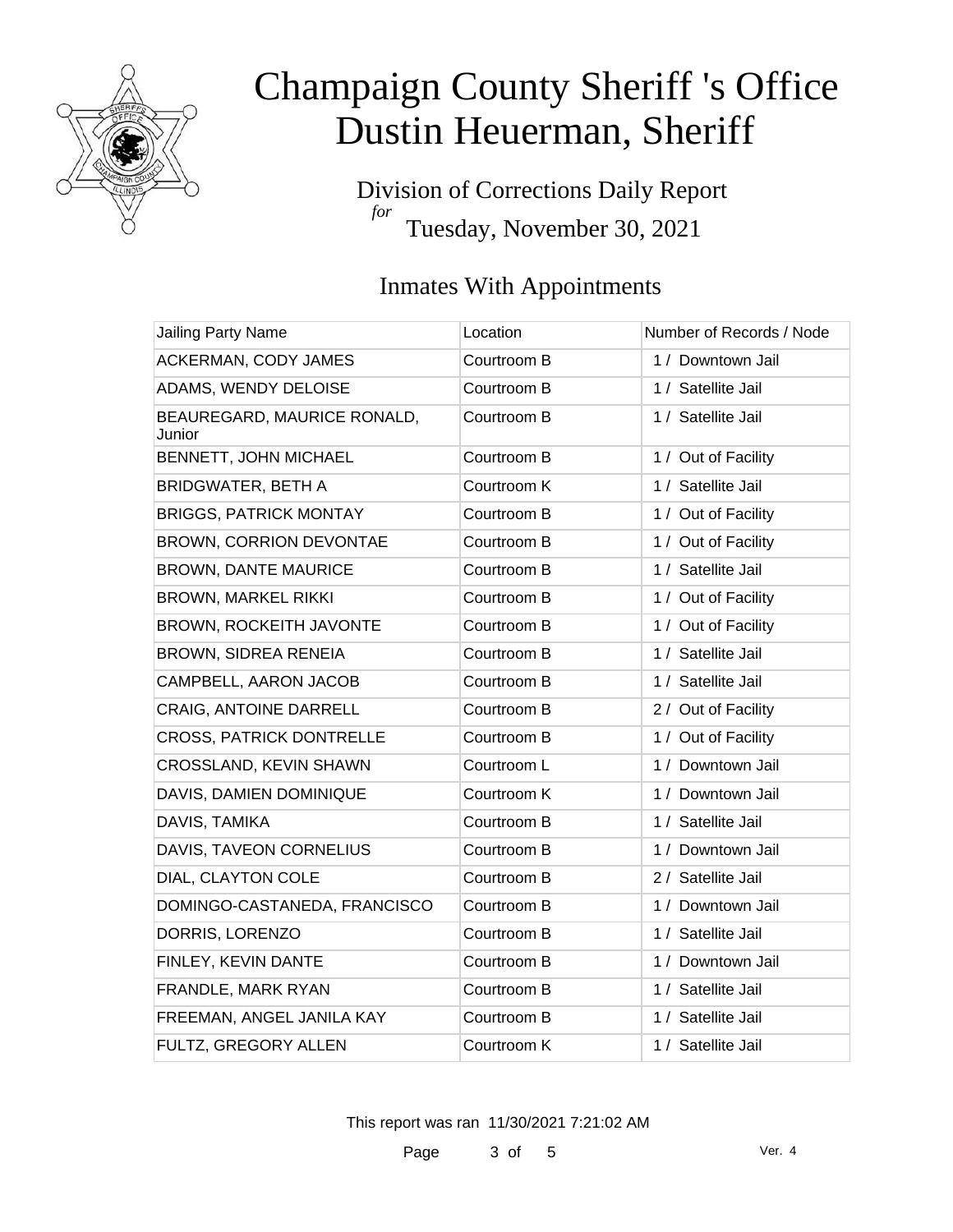

#### Division of Corrections Daily Report *for*

Tuesday, November 30, 2021

| GARY, XAVIER LAMAR             | Courtroom B | 1 / Out of Facility |
|--------------------------------|-------------|---------------------|
| <b>GRANT, CEDRIC DYSHAWN</b>   | Courtroom B | 1 / Out of Facility |
| HAYES, CAMERON TAYLOR MALEEK   | Courtroom B | 1 / Downtown Jail   |
| HAYES, DEVON JERMAINE          | Courtroom B | 1 / Downtown Jail   |
| HEINZ, ANDREW MICHAEL          | Courtroom B | 1 / Satellite Jail  |
| HERNANDEZ-LOPEZ, ERNESTO       | Courtroom B | 1 / Satellite Jail  |
| HILL, JACOB MILES              | Courtroom B | 1 / Satellite Jail  |
| JACKSON, STEVE ALLEN           | Courtroom B | 1 / Out of Facility |
| LAWS, TERON RAMONTE            | Courtroom B | 1 / Out of Facility |
| LAWS, WILLIAM ZARAK, Third     | Courtroom B | 1 / Satellite Jail  |
| LENOIR, JOHN CHRISTOPHER       | Courtroom B | 1 / Downtown Jail   |
| LILLARD, LAWRENCE TYRONE       | Courtroom B | 1 / Out of Facility |
| MARTIN, MANNIX TILMOND         | Courtroom B | 1 / Satellite Jail  |
| MILES, DARRION ANTONIO KEVONTA | Courtroom B |                     |
|                                |             | 1 / Out of Facility |
| MOFFETT, CAROLYN REENE         | Courtroom K | 1 / Satellite Jail  |
| ROBINSON, DONNELL LEVON        | Courtroom B | 1 / Downtown Jail   |
| ROBINSON, DONTRELL DEVON       | Courtroom B | 1 / Out of Facility |
| RUNGE, ANDRE MARSEAN           | Courtroom B | 1 / Out of Facility |
| SANDERS, MARKELL LAMAR         | Courtroom B | 1 / Satellite Jail  |
| SCHINDLER, RICHARD ALLEN       | Courtroom B | 1 / Satellite Jail  |
| SESSUM, NICHOLAS C             | Courtroom K | 1 / Satellite Jail  |
| STOVER, ANDREW WADE            | Courtroom B | 1 / Downtown Jail   |
| STOVER, JOSH ANDREW            | Courtroom B | 1 / Satellite Jail  |
| TAYLOR, STANLEY JAMES          | Courtroom B | 1 / Satellite Jail  |
| TEMPLE, DAVID ROBERT           | Courtroom K | 1 / Satellite Jail  |
| TIPSORD, NOAH LEE              | Courtroom B | 1 / Out of Facility |
| TRAVIS, DENZEL DANTRELL        | Courtroom B | 1 / Downtown Jail   |
| TURNER, TIMOTHY SEANTEZ        | Courtroom B | 1 / Out of Facility |
| WASHINGTON, JASTINA VIRGINIA   | Courtroom B | 1 / Satellite Jail  |
|                                |             |                     |